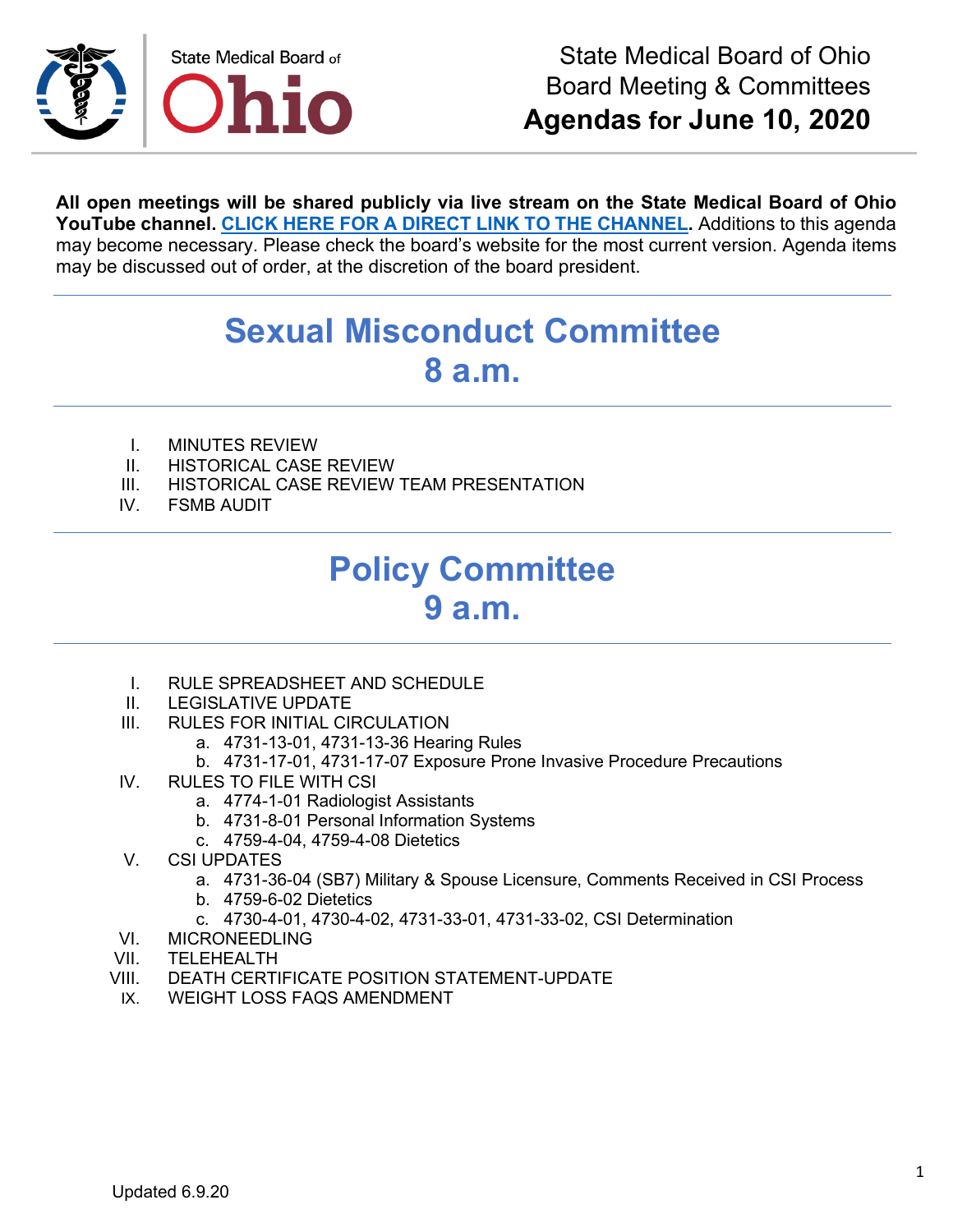

**All open meetings will be shared publicly via live stream on the State Medical Board of Ohio YouTube channel. [CLICK HERE FOR A DIRECT LINK TO THE CHANNEL.](https://www.youtube.com/channel/UCWBHBfwOyUtBZmBEZvtYPvA)** Additions to this agenda may become necessary. Please check the board's website for the most current version. Agenda items may be discussed out of order, at the discretion of the board president.

## **Board Meeting 10:15 a.m.**

- I. ROLL CALL
- II. MINUTES REVIEW
- III. REPORTS AND RECOMMENDATIONS
	- A. Vinson DiSanto, D.O.
- IV. PROPOSED FINDINGS, PROPOSED ORDERS
	- A. George Robert Butler, M.D.
	- B. William Ritchey, D.O.
- V. NON-DISCIPLINARY AGREEMENTS
	- A. Stephanie Ann Abul, M.D.
	- B. Safaa Alakrawi
	- C. Abdulkarim Hanna Aslo, M.D.
	- D. Aaron Didich, D.O.
	- E. Donald D. Woodard, M.D.
- VI. EXECUTIVE SESSION

(public live stream will end at this time but will resume when the board comes out of executive session)

- VII. REMAND IN THE MATTER OF MICHAEL GARBER, M.D.
- VIII. SETTLEMENT AGREEMENTS
- IX. CITATIONS
- X. ELECTION OF VICE PRESIDENT
- XI. OPERATIONS REPORT
- XII. COMMITTEE BUSINESS
	- A. Dietetics Advisory Council Report
	- B. Respiratory Care Advisory Council Report
	- C. Sexual Misconduct Committee Report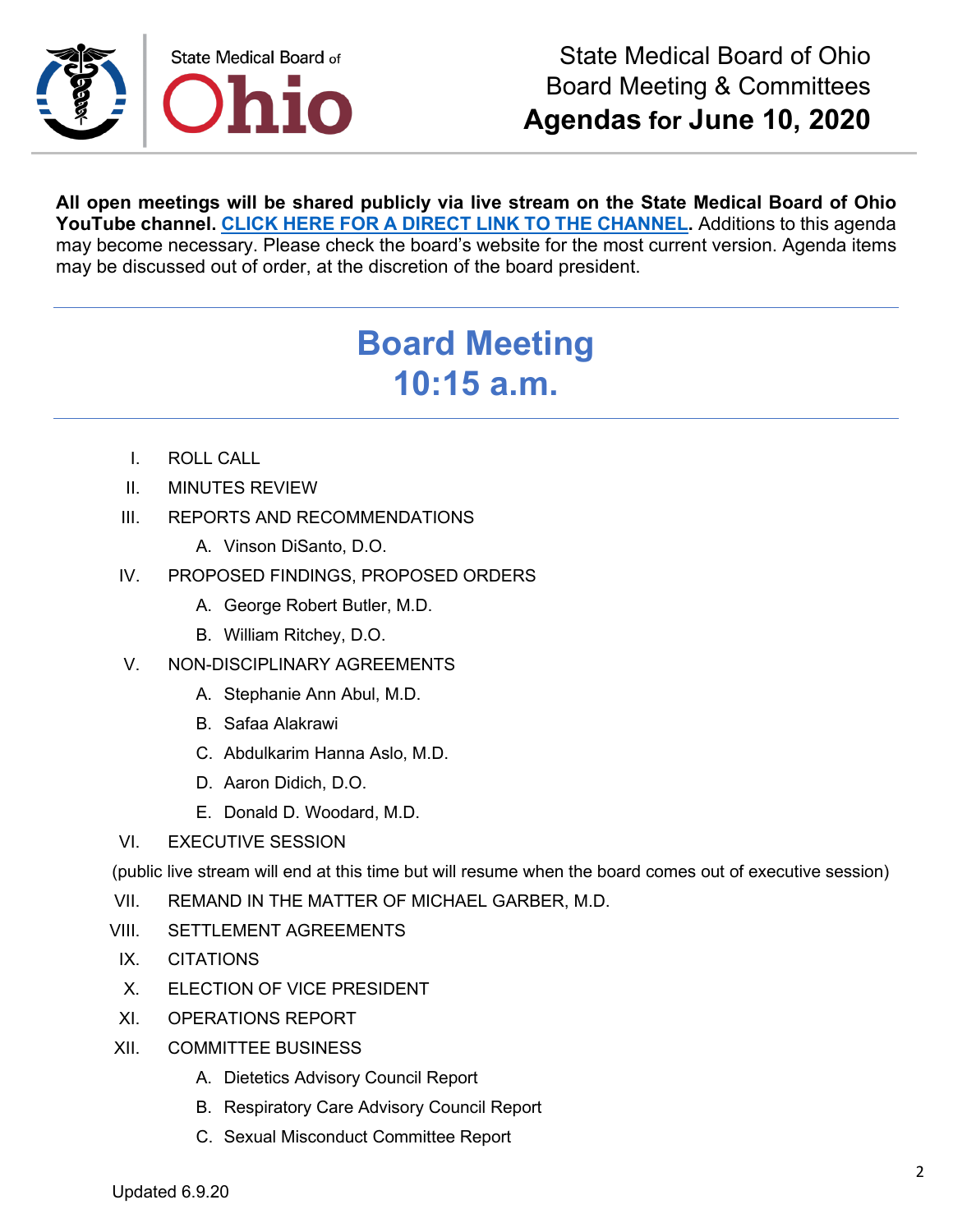



- D. Policy Committee Report
- E. Finance
- F. Licensure
	- 1. Licensure Application Reviews
		- a) Amy Mamajek-Fu
		- b) Sherry Wang, M.D.
		- c) Sandra Ramicone
		- d) Hasan Askari, M.D.
		- e) Lanae Dailey
		- f) Mohamed Kamel, M.D.
		- g) Nicholas Smith, M.D.
- G. Medical Marijuana Expert Review Committee
- XIII. COMPLIANCE
	- A. Office Conference Review
	- B. Probationary Requests
- XIV. ADJOURN